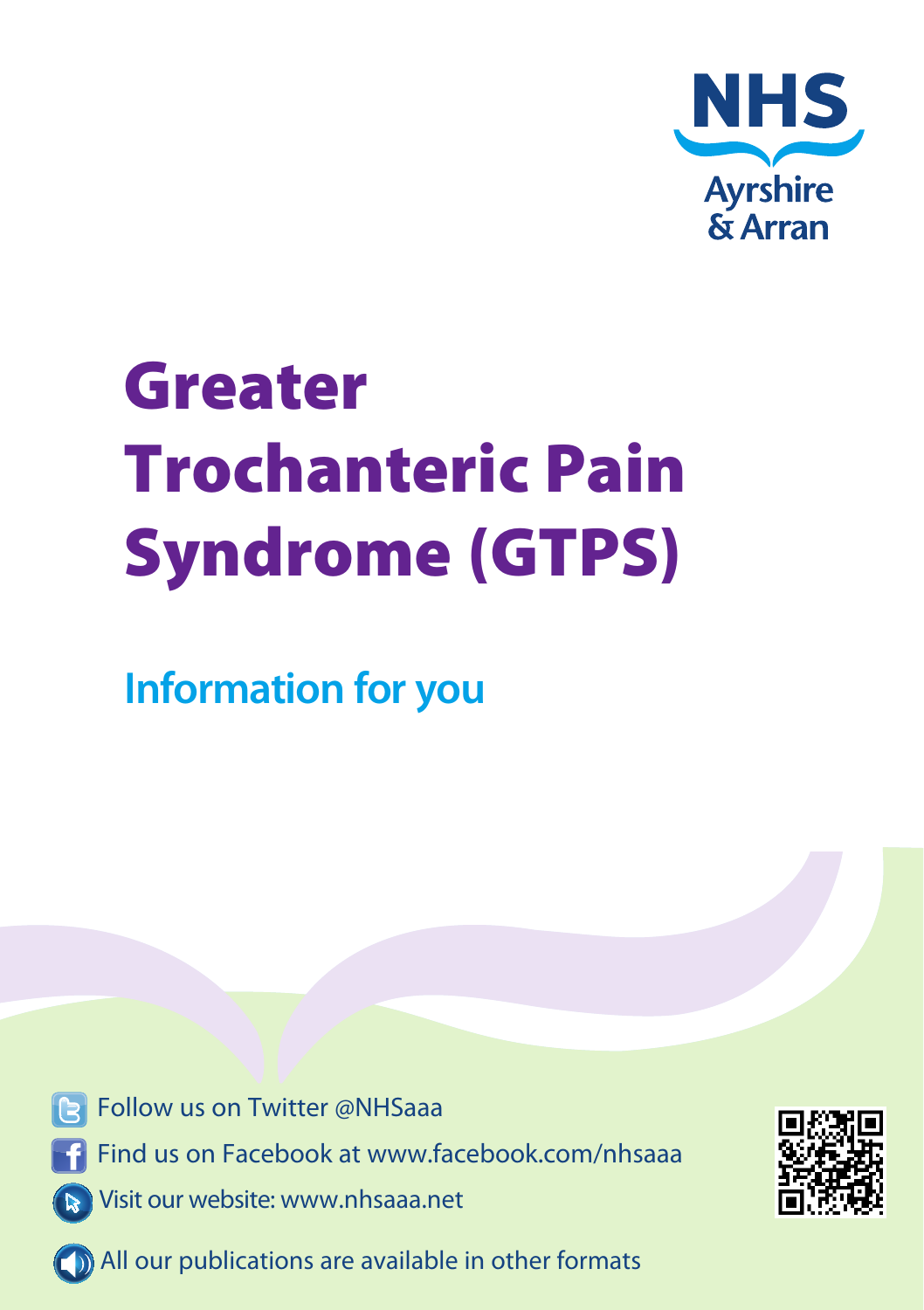Greater trochanteric pain syndrome (GTPS), also known as lateral hip pain or trochanteric bursitis, is a common condition where you can experience pain and tenderness on the outside of the hip and buttock region, shown in the picture below. Sometimes it may travel down as far as the outside of the knee.

GTPS is more common in people over 40 years old, and affects more women than men. It can affect both



hips and can be associated with low back pain. In most cases, the symptoms from GTPS will ease with time. For those people whose pain persists, treatment is usually mose people whose pain persists, treatment is asaany<br>painkillers, strengthening exercises for the weak muscle paintmers, sterightning exercises for the weak masere paintmers, sterightning exercises for the weak masere from GTPS will extensionally connected with time. For the persister whose pain persists, treatment is usually in the set of the set of the set of the set of the set of the set of the set of the set of the set of the set of

### **Causes** painkillers, strengthening exercises for the weak muscle groups and occasionally

There are many factors that can contribute to GTPS:

• Inflammation of one of the bursae (a small cushioning fluid filled sac that lies between the tendons and **fluid filled sac that lies between** the tendons and the hip);<br>the tendons of the hip); **Causes:** there are many factors that can contribute to GTPS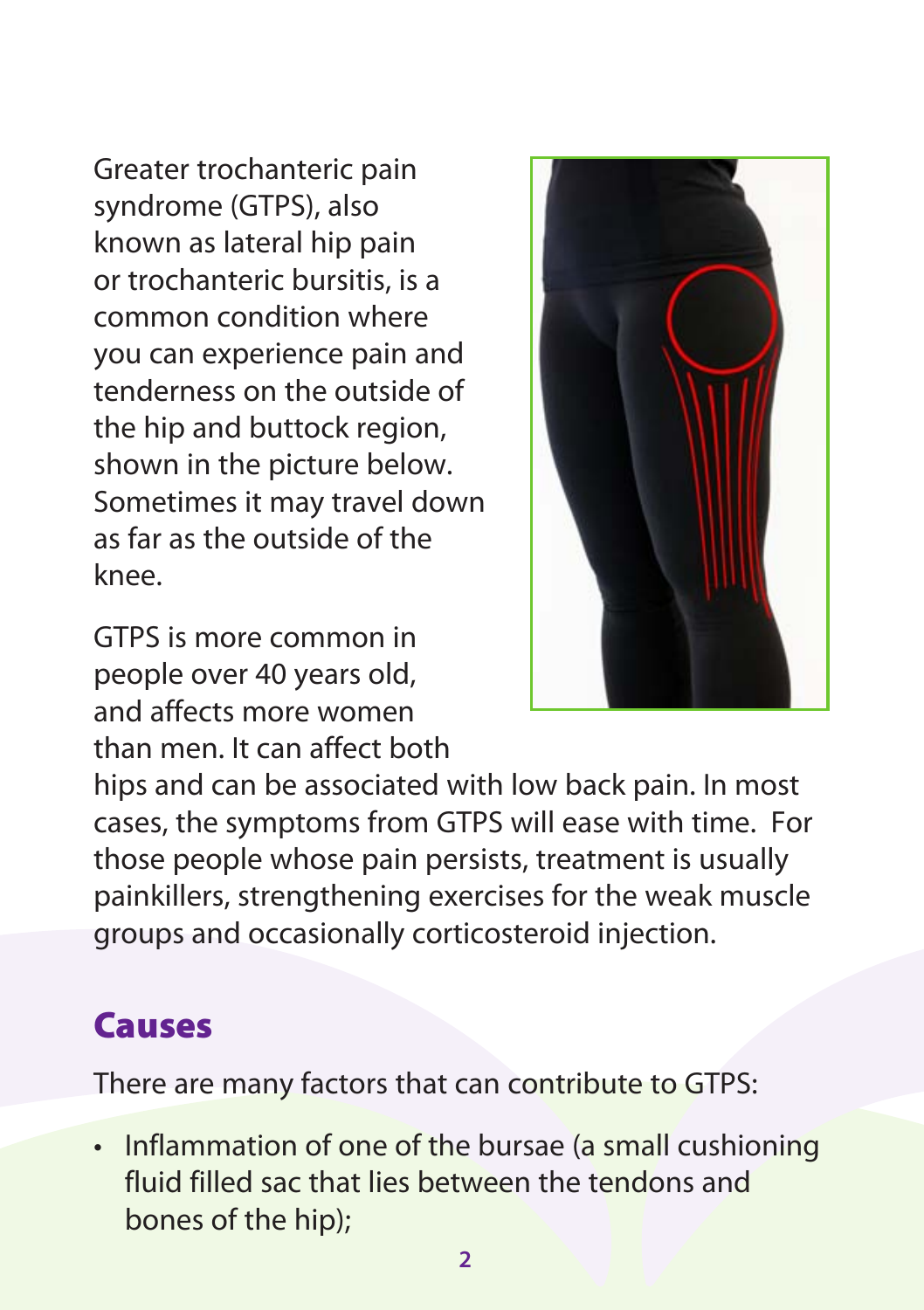- Reduced strength and flexibility of the muscles around the hip and buttock. This in turn can cause a secondary inflammation of one of the bursae around the hip joint;
- Secondary to low back pain;
- Inactive lifestyle, causing weakness in the buttock muscles;
- • Being overweight;
- Postural habits, for example, standing on one leg for long periods of time, crossing legs when sitting, or lying on affected side for long periods;
- Secondary to osteoarthritis (OA) of the hip or knee.

### Symptoms

These can vary from person to person depending on the initial factors that are causing the condition. People may experience:

- Pain when walking; standing for long periods; sitting with legs crossed.
- Pain at night when lying on the affected side.
- Pain from the hip joint or the lower buttock region travelling down the outside of the thigh to the knee.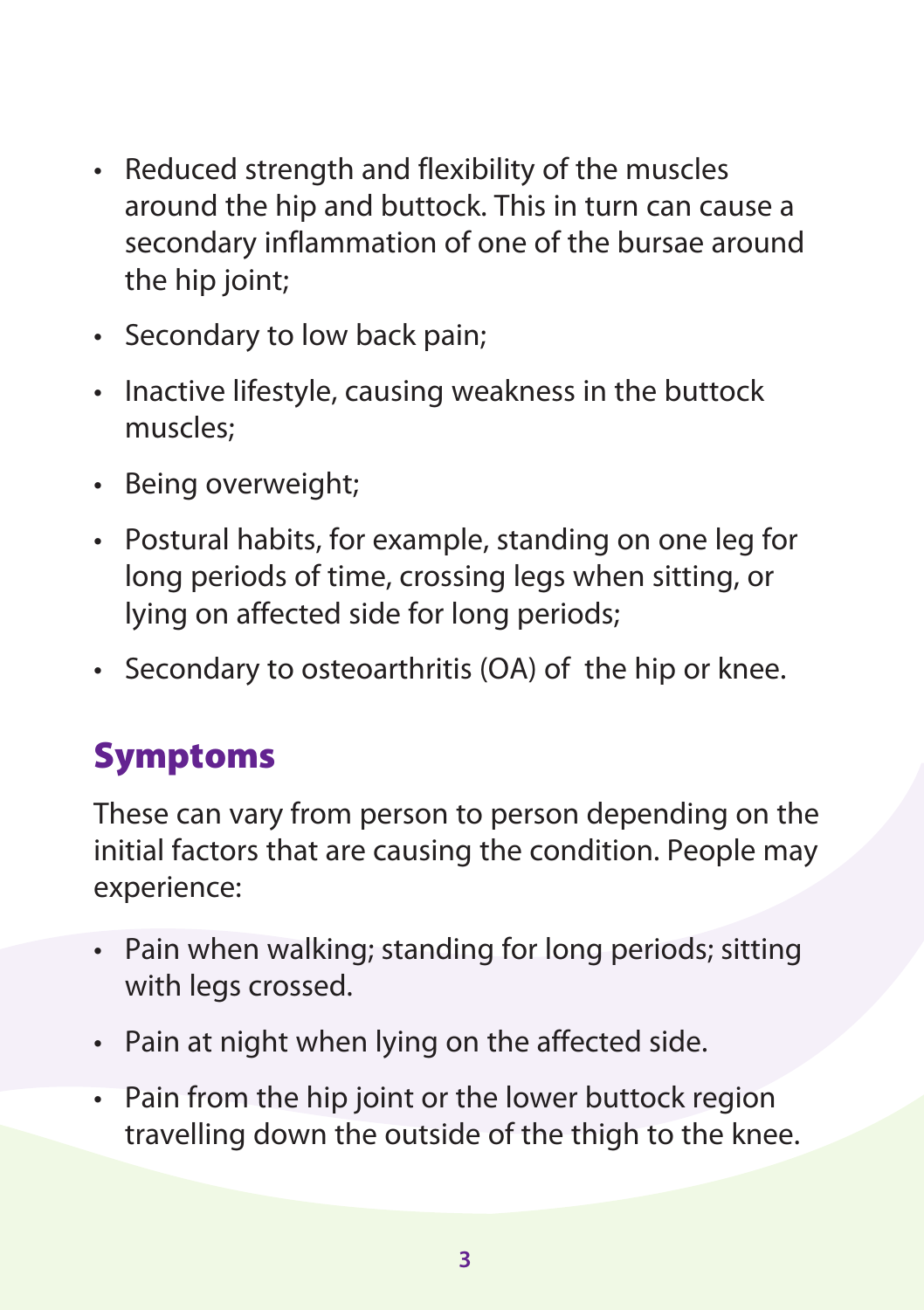### Management

#### **Helpful tips**

- Avoid sitting with your legs crossed as this will reduce the pressure on the painful area.
- • Avoid sitting with your knees wide apart or close together.
- When standing, try not to push one hip out to the side or stand on one leg.
- Avoid very low chairs.
- Keep active but avoid overdoing it.
- • Use a handrail when climbing the stairs if needed, or take one step at a time with your good leg leading going up and the sore leg leading coming down.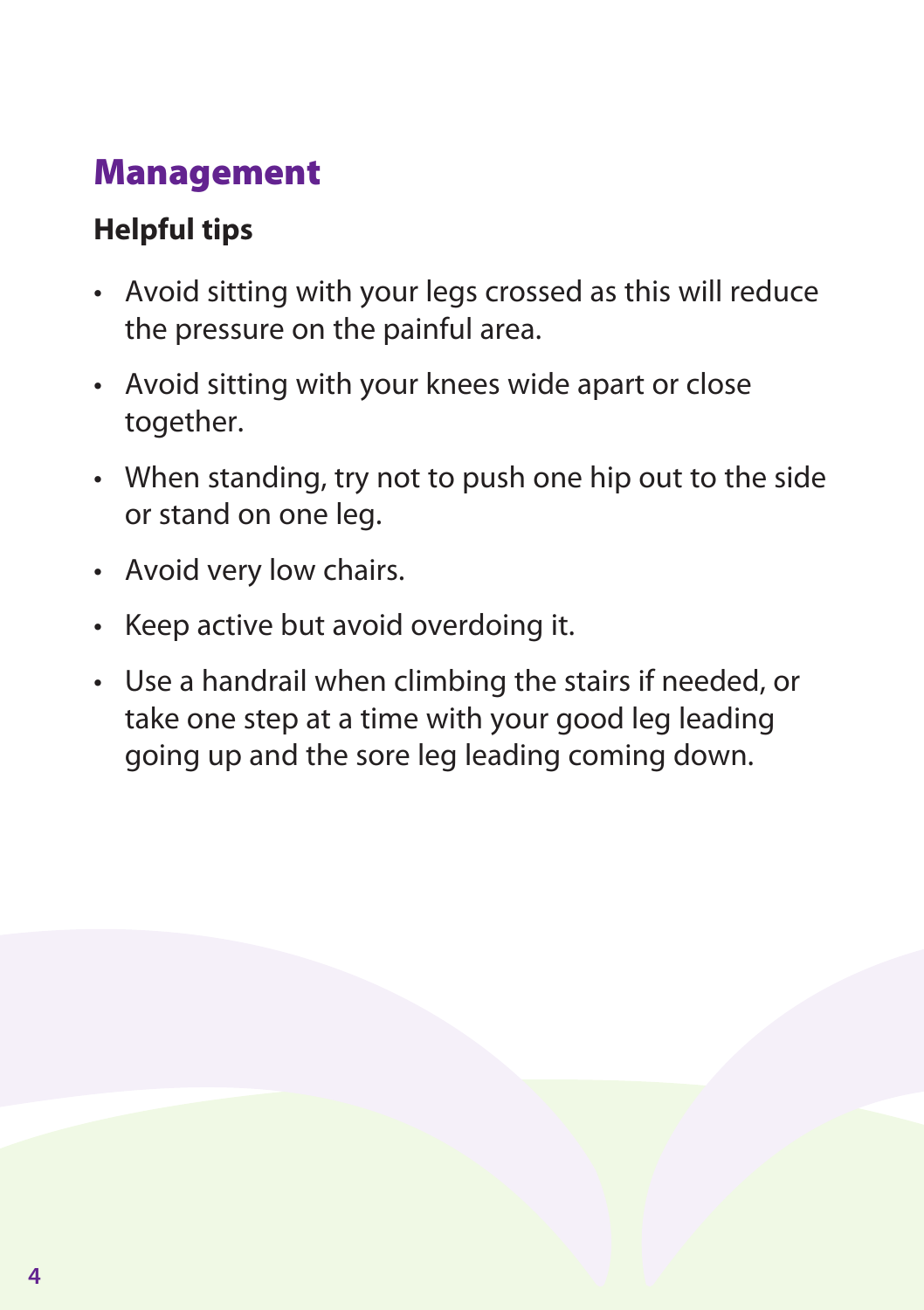#### **Sleeping positions** my r Sleeping positions of the painful side of the painful leg crossed over the picture of the picture of the picture of the picture of the picture of the picture or with the picture or with the picture of the picture of the pi below.  $\epsilon$  avoid very low chairs. • Keep active, but avoid overexertion or activities that you are not used to.

• Avoid lying on the painful side or with the painful leg crossed over the other as in the picture below. variety would go the good leading the social term in the south down.



• Try lying on your back with a pillow under your knees, between your statement of pillow and continued to keep them. legs to keep them parallel as shown below.

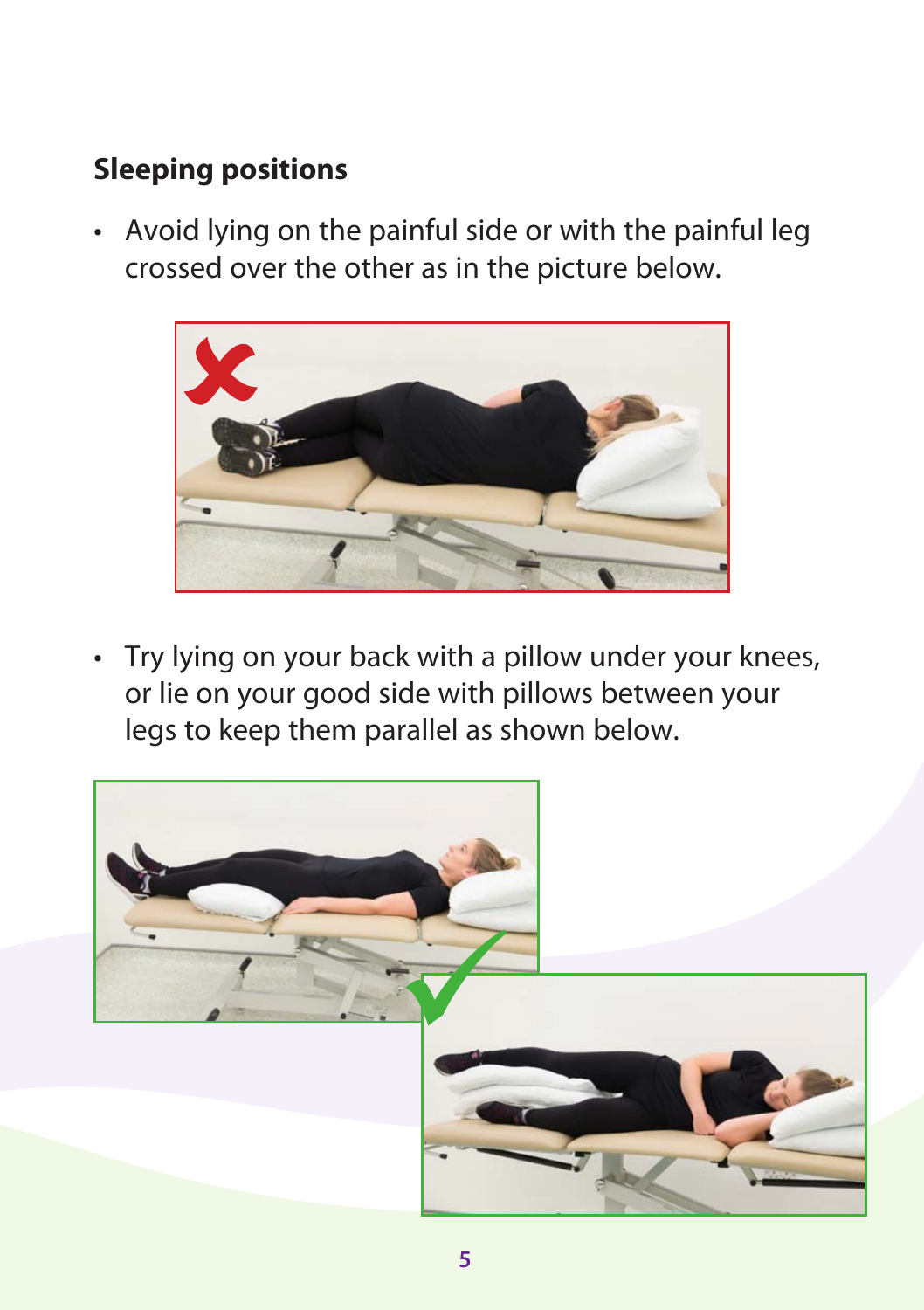### Exercises

Below are some exercises which will help strengthen the affected muscles and over time help reduce the pain. If you are seeing a physiotherapist they will advise you further on these. these.

**• Isometric abduction** - Lie on your back with the affected leg closest to a wall. Press the foot of the affected leg against the wall and hold for ten seconds. Repeat the same exercise, but standing up.

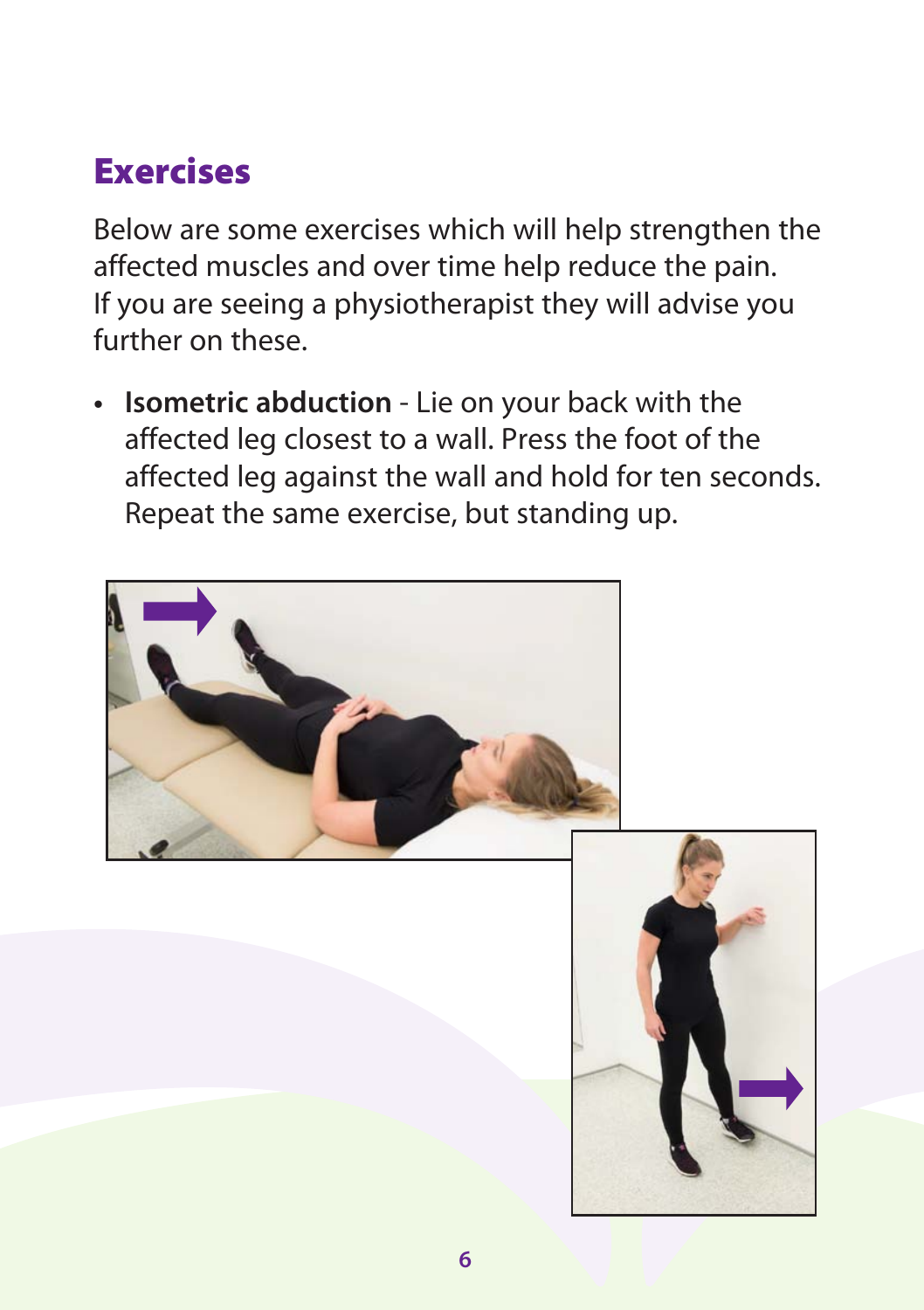**• Single leg stand** - practice standing on one leg. Try to build up the length of time you can do this for.



• Side lying hip abduction - lie on your good side, painful leg on top and supported on a pillow. Lift the painful leg a couple of centimetres off the pillow and hold for ten seconds.

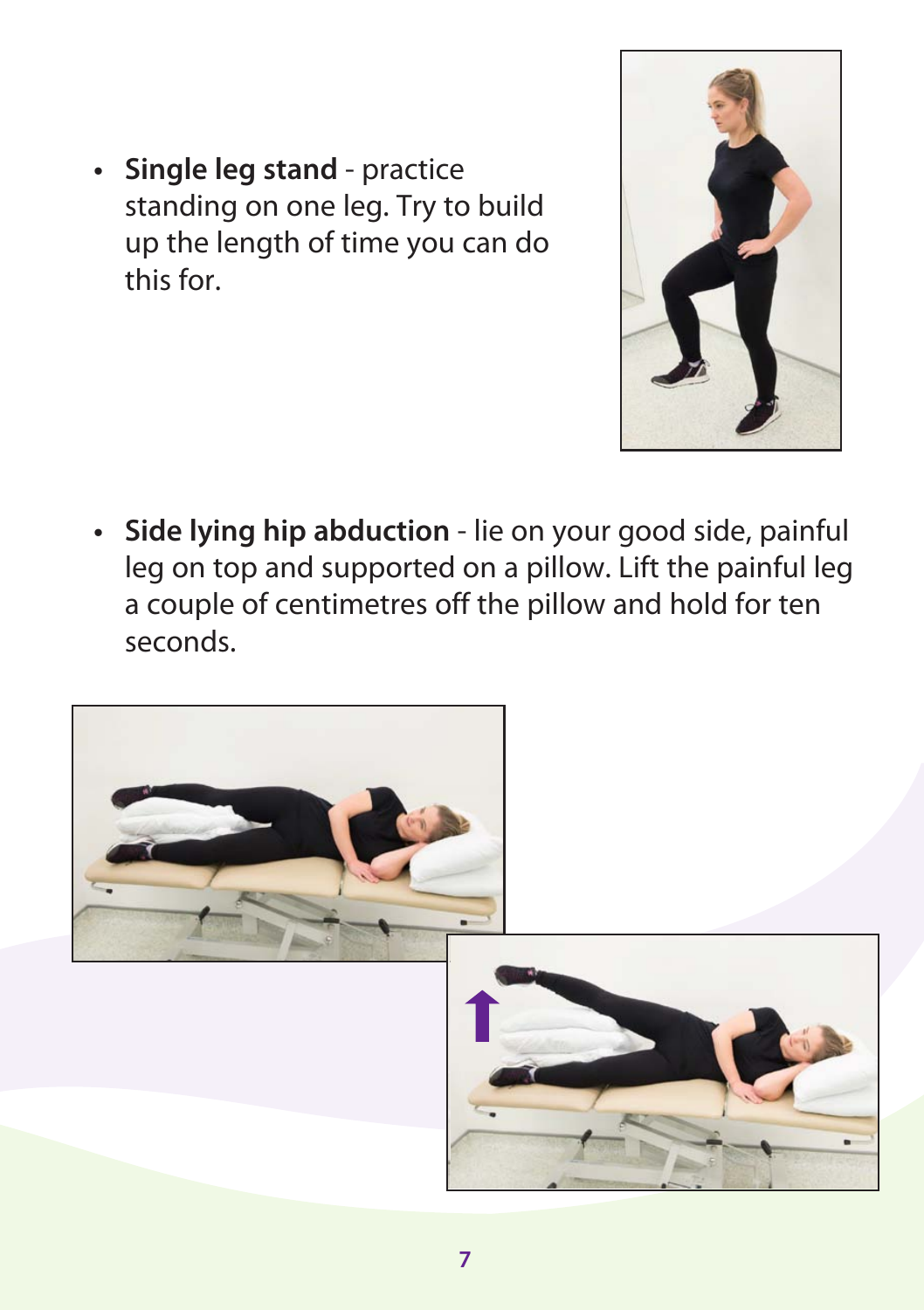**Wall squat** - Stand with your back against the wall, knees apart and your feet out in front of you. Slide down the wall within a comfortable range and then come back up keeping your back against the wall.





over the side. Use your hip muscles for control as you we die stael ose your mp muscles for control as you lip the unsupported for muscles for control as you dip the unsupported foot down towards the floor and bring dip the unsupported foot down towards the floor and **Pelvic dips** - stand on a step with one foot hanging appensed foot as in towards the floor and the floor and bring it back up before it touches. bring it back up before  $m = 0.000$  dip the unsupported foot down towards the floor and bring  $m = 0.000$ it back up before it tou



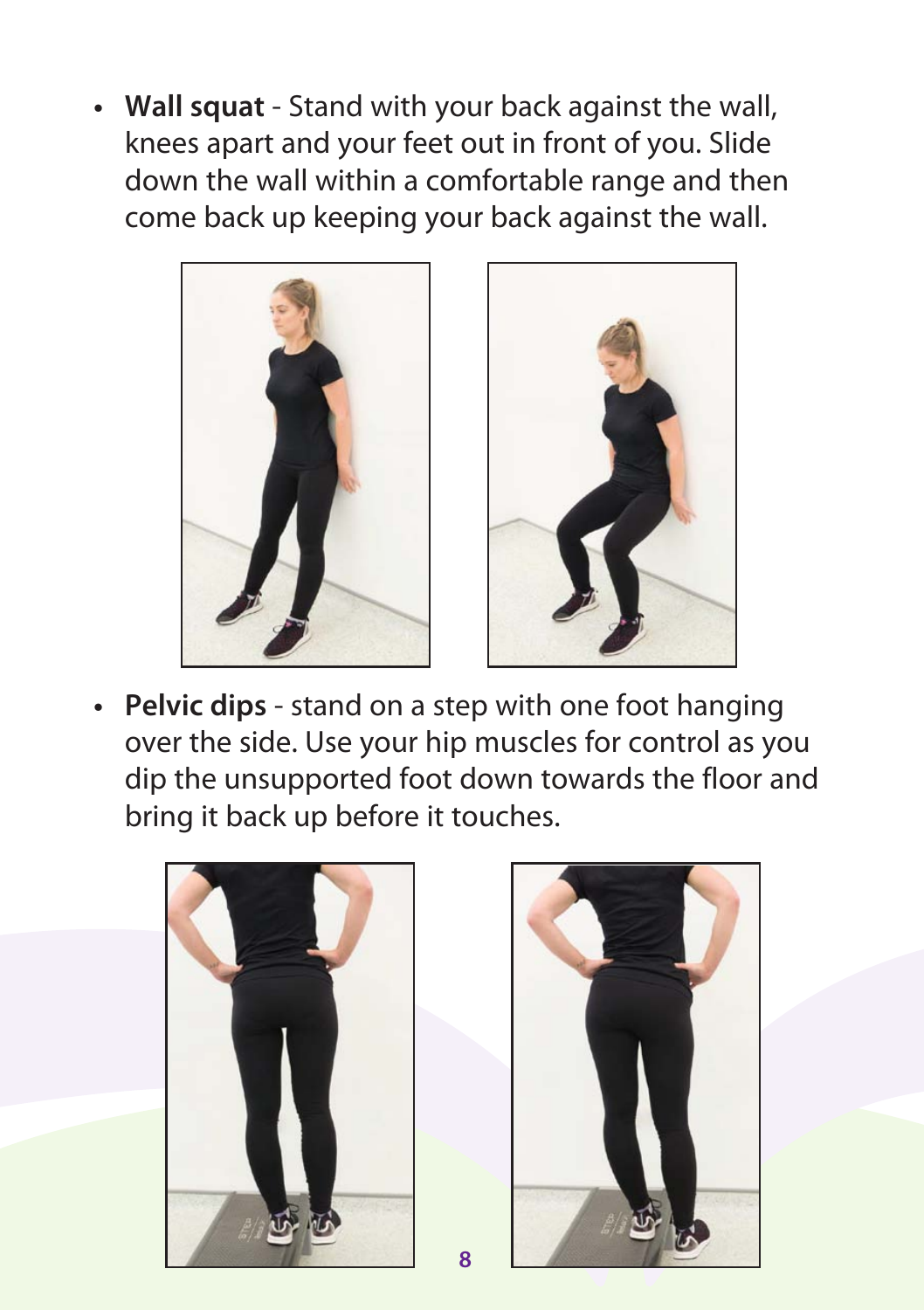**• Bridge** - Lie on your back with your knees bent and feet flat on the bed or floor. Squeeze your buttock muscles together then lift your hips up. Hold for five seconds before slowly lowering back down.  $\frac{1}{2}$ 



#### **Pain management** and anti-inflammatory medications can be used as advised by used as advised by used as advised by  $\mathcal{L}$ your pharmacist or family doctor (GP).

- Continue gentle exercise as best you can. • Continue gentle exercise as best you can.
- Try to stay at work even if you have to modify your example something cold as pain relief such as pain relief such as wrapping and in a damp of  $\alpha$  damp  $\alpha$  damp  $\alpha$  and  $\alpha$  damp  $\alpha$  damp  $\alpha$  damp  $\alpha$  $\frac{1}{2}$  it against the affected area for up to 20 minutes.
- $\frac{1}{2}$  your symptoms have not improved or are getting worse after the getting  $\frac{1}{2}$ area for up to zo fillifules. Crieck your skill every minutes in case of damage. • You can use cold as pain relief by wrapping an ice pack in a towel and pressing it against the affected • Packing tower and pressing it against the anceted pain management but will not resolve the resolve the resolve the resolve the resolve the resolve the resolve the resolve the resolve the resolve the resolve the resolve t area for up to 20 minutes. Check your skin every 5
- $\mathbf{y} = \mathbf{y} \mathbf{y}$  severe, sharp or show  $\mathbf{y} = \mathbf{y} \mathbf{y}$  see shown in the joint  $\mathbf{y} = \mathbf{y} \mathbf{y}$ **Then please review this with your can be used as advised by your Prognosis**  $\mathbf{y}$  is the notation of are getting words  $\mathbf{y}$  at  $\mathbf{y}$ • The use of painkillers and anti-inflammatory pharmacist or family doctor (GP).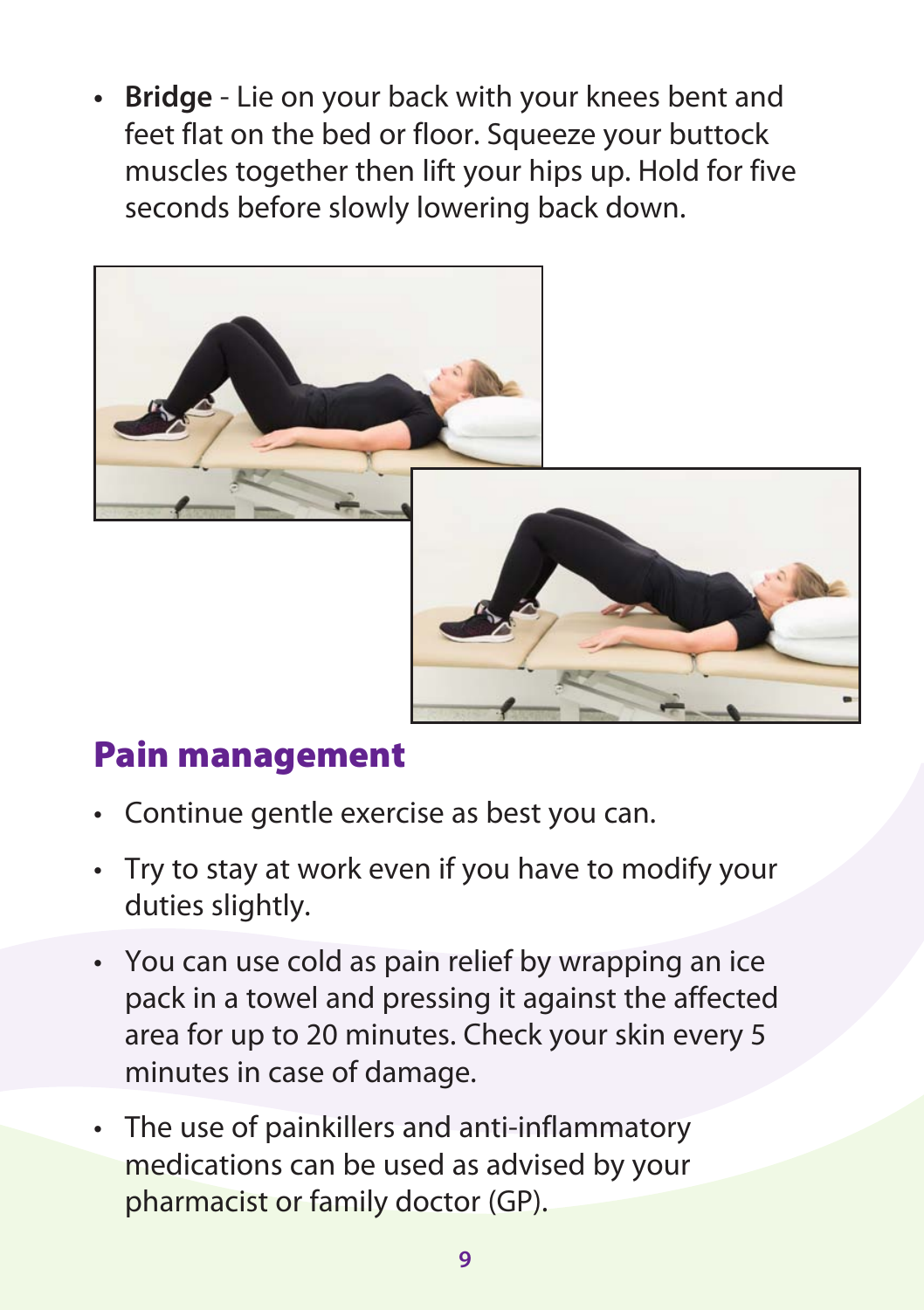• Corticosteroid injections can be helpful for pain management but will not resolve the cause of the problem and are never the first treatment. This can be discussed with your GP or physiotherapist.

### Other signs

**If:**

- your symptoms have not improved or are getting worse after treating it yourself
- you have a very high temperature, or you feel hot and shivery
- you cannot move the affected joint
- you have very severe, sharp or shooting pains in the joint

**Then please review this with your GP.**

### Prognosis

Research shows that six out of ten people get better within one year; however, some people can take longer.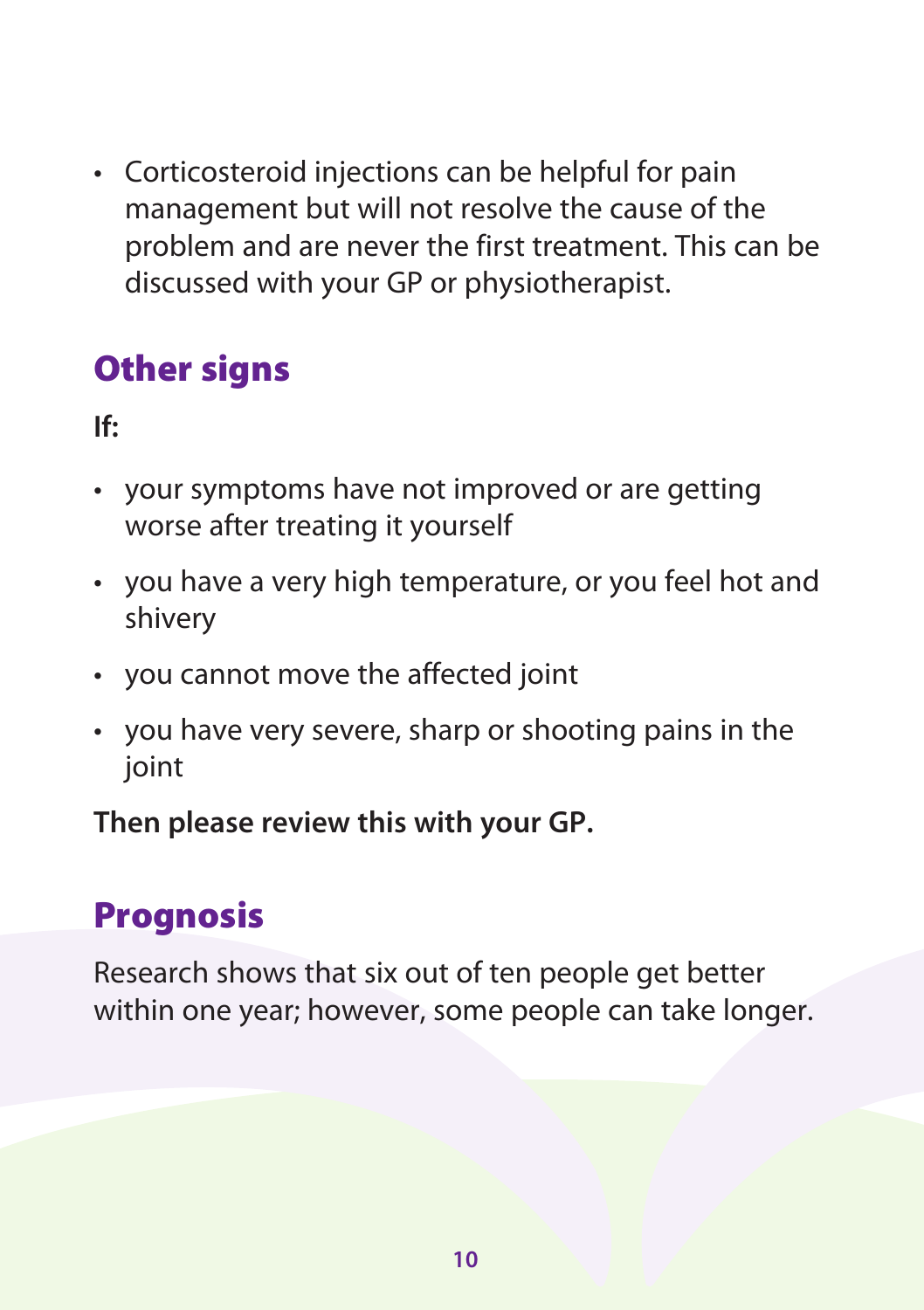### Further advice

If you are still having difficulty please contact your GP, NHS inform on 0800 22 44 88 for more information, or you can access the MSK NHS Ayrshire & Arran website on **http://www.nhsaaa.net/allied-health-professionalsahps/musculoskeletal-service/**